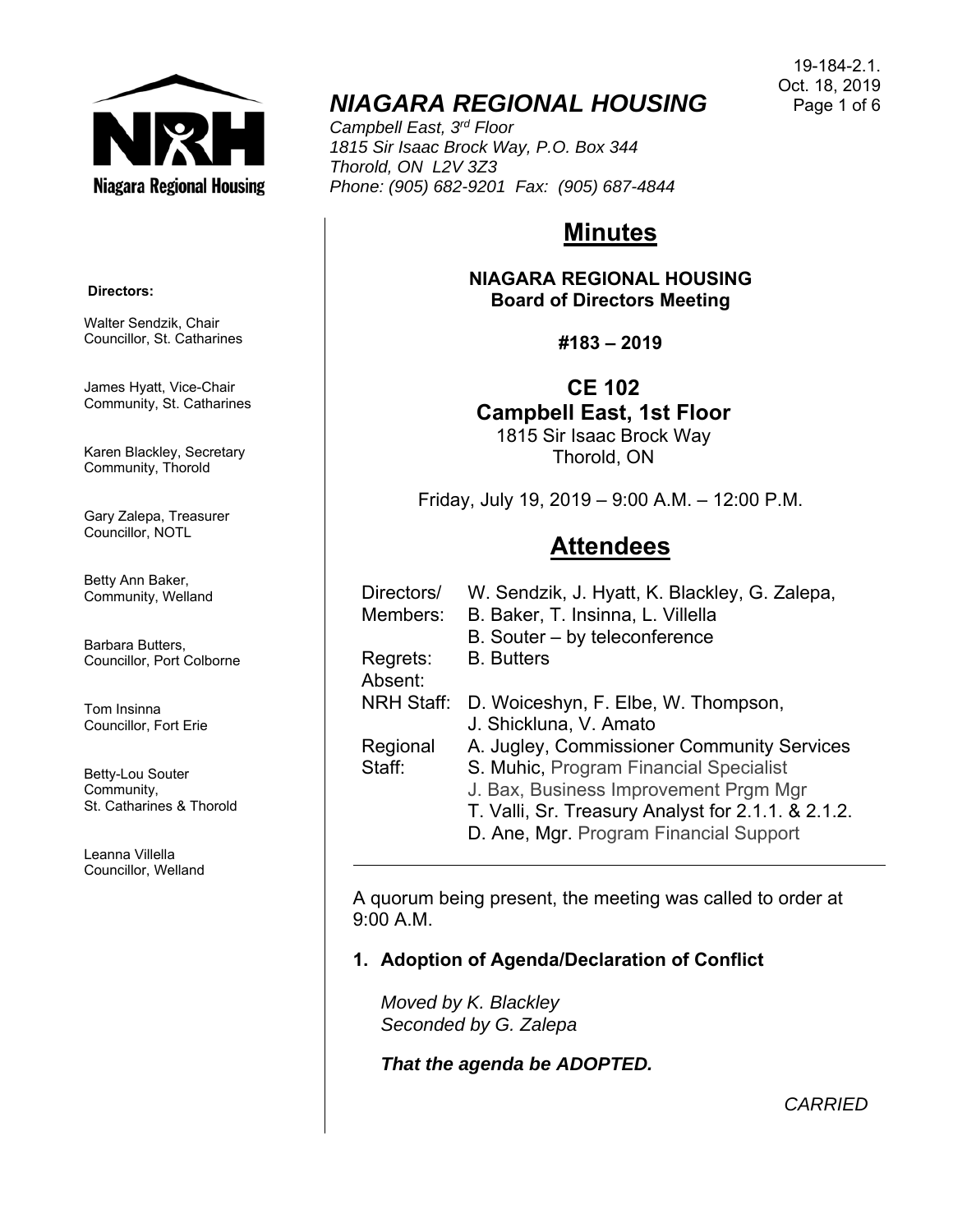No Conflicts of Interest were declared.

### **2. Consent Items**

*Moved by J. Hyatt Seconded by T. Insinna* 

*That the following items: 2.1. Minutes of the June 19, 2019 Meeting be APPROVED.* 

*Business Arising* 

- *2.1.1. Investment Policy Updated per Board direction at last meeting report 19- 183- 2.1.1. be RECEIVED for information.*
- *2.1.2. Investment Renewal Summary memo 19-183-2.1.2. be RECEIVED for information.*
- *2.3. Development Updates* 
	- *2.3.1. Carlton Street Development Update #28 July 4, 2019 19-183-2.3.1. be RECEIVED for information.*
	- *2.3.2. Budget Snapshot of Carlton St. New Development as of July 8, 2019 – 19-183-2.3.2. be RECEIVED for information.*
	- *2.3.3. Roach Ave., Welland Intensification Update #11 as of July 4, 2019 – 19-183-2.3.3. be RECEIVED for information.*
	- *2.3.4. Budget Snapshot of Roach Ave., Welland Project as of July 8, 2019 - 19-183-2.3.4. be RECEIVED for information.*
	- *2.3.5. Hawkins St./Dell Ave. Niagara Falls Development Report #1 as of July 8, 2019 - 19-183-2.3.5. be RECEIVED for information.*
- *2.4. Operating Statements as at May 31, 2019 19-183-2.4. be RECEIVED for information.*

*CARRIED* 

- T. Valli left the meeting
- 3. Discussion Items
	- 3.a. Approval for Use of 2018 Year-End Surplus 19-183-3.a

*Moved by G. Zalepa Seconded by T. Insinna*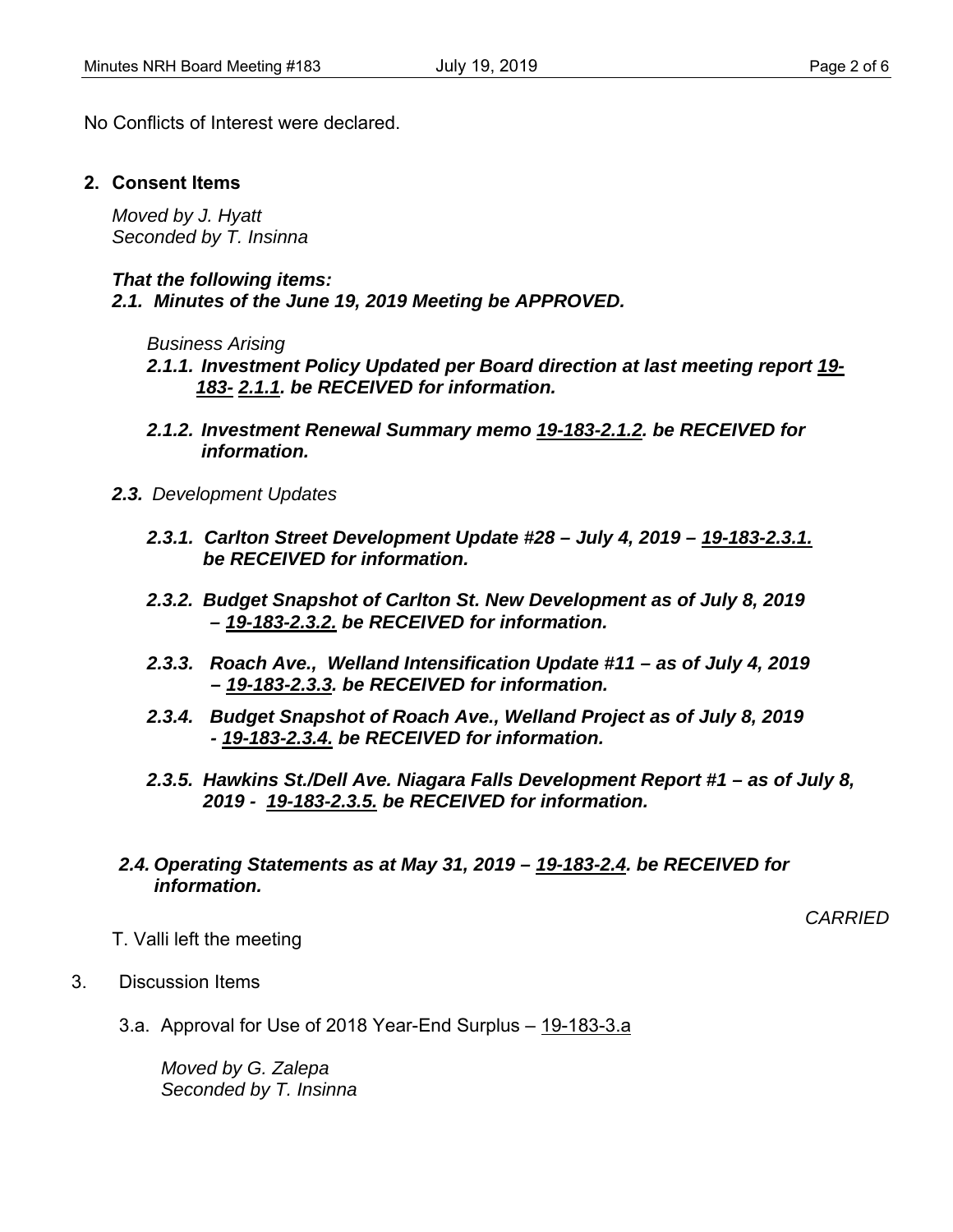- *1. That the Niagara Regional Housing Board of Directors APPROVES a budget adjustment in the amount of \$1,200,000 as follows:* 
	- *(i) \$900,000 to be transferred to the Niagara Regional Housing Ownedunits Reserve to be used for the proposed 2020 Niagara Falls Multi-Residential Intensification Capital Project;*
	- *(ii) \$300,000 to be transferred to the Homelessness Services 2019 operating budget to allow for an increased number of supportive housing units and associated supports and housing allowances.*
- *2. That the Niagara Regional Housing Board AUTHORIZES staff to forward this report to Public Health & Social Service Committee and Council for approval at the August 6, 2019 & August 15, 2019 meetings respectively.*

*CARRIED* 

3.1. Proposed Niagara Regional Housing 2020 Capital Budget Submission & Presentation - 19-183-3.1.

*Moved by K. Blackley Seconded by J. Hyatt* 

- *1) That the Niagara Regional Housing (NRH) Board of Directors APPROVES the proposed NRH 2020 Capital Budget Submission as presented in Appendix A*
- *2) That the NRH Board of Directors RECEIVES the Proposed 10-Year Capital Plan as presented in Appendix B*

*CARRIED* 

Director questions:

Is there a contingency plan if Social housing no longer receives funding through Development charges? Answered by Dan Ane and Adrienne Jugley – The legislative development charge review is in the initial phases. A report went to the Planning committee to discuss their comments on the proposed changes. There is currently no decisions confirmed in relation to changes to Development Charges. There will be no impacts to 2020. It is currently being assessed corporately to determine the impacts and the funding sources that could be used in its place.

## **Staff was directed to provide the following information to Directors prior to Capital Budget presentation to Council:**

- Show operating savings ie: decrease in energy use resulting from Capital invested in energy efficiency. Projects where NRH will see return on investment.
- Which projects received Federal/Provincial funding or which ones are eligible for to apply for additional funding?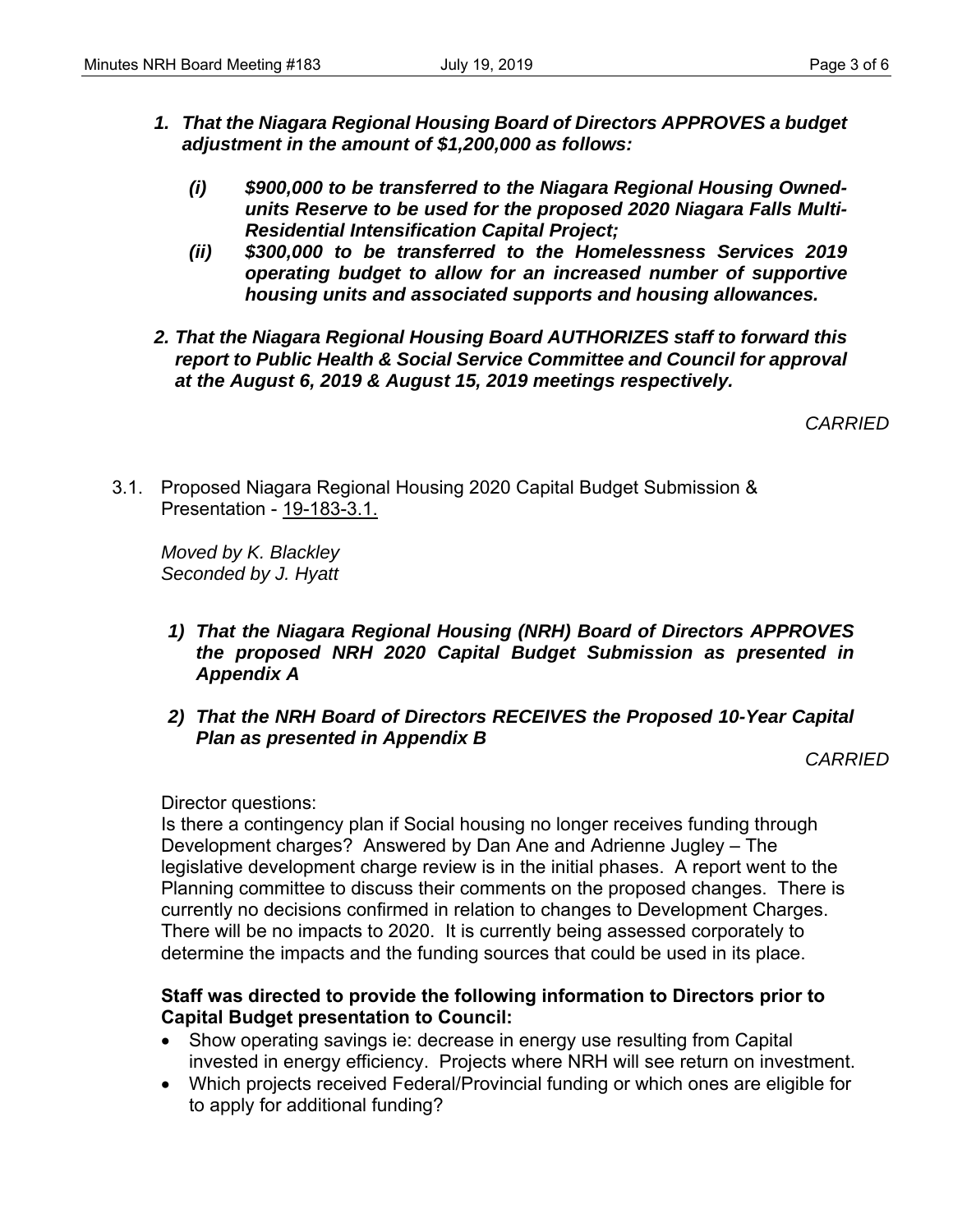• Identify which projects are required; ie: building will collapse if work is not completed

Action by: C. Banach & S. Muhic

J. Hyatt, Development Committee Chair advised that municipalities the committee has met with thus far, are not offering free land for development.

B. Baker advised that Housing Providers, which represent half of the affordable housing in the Region, are in dire need of funding for Capital repairs. The Manager of Housing Programs will bring a report to the September Board meeting regarding this issue.

3.2. Alternate Service Delivery Presentation & Draft Service Integration Implementation Plan Report - 19-183-3.2.

*Moved by G. Zalepa Seconded by B. Souter* 

### *That the NRH Board of Directors RECEIVE the Alternate Service Delivery Presentation and Social Housing Alternative Service Delivery Implementation Plan for information.*

*CARRIED* 

Concern was expressed regarding a mechanism for addressing Housing Provider issues in the new configuration. A. Jugley suggested a Provider Advisory Committee would be added to the Housing and Homeless Action Plan working groups with its recommendations incorporated into future recommendation and updates for Regional Council. **Staff was directed to add this to the slideshow for the presentation to Council.**

Action by: B. Baker/A. Jugley

3.3. Recommendations from NRH Senior Management Team Regarding Alternative Service Delivery & Video - 19-183-3.3.; https://youtu.be/NSRI04EZi4c

*Moved by G. Zalepa Seconded by B. Souter* 

- *1. That Niagara Regional Housing Board of Directors ENDORSES a "fully integrated model" as a preferred model for Niagara's delivery of social housing, over the previously considered "hybrid model" with a target implementation date of January 1, 2020.*
- *2. That Niagara Regional Housing staff, upon approval of this model by Council, are DIRECTED to INITIATE implementation plans including a human resource transition plan and draft revisions to legal agreements through a team approach lead by Niagara Regional Housing's CEO and Niagara Region's*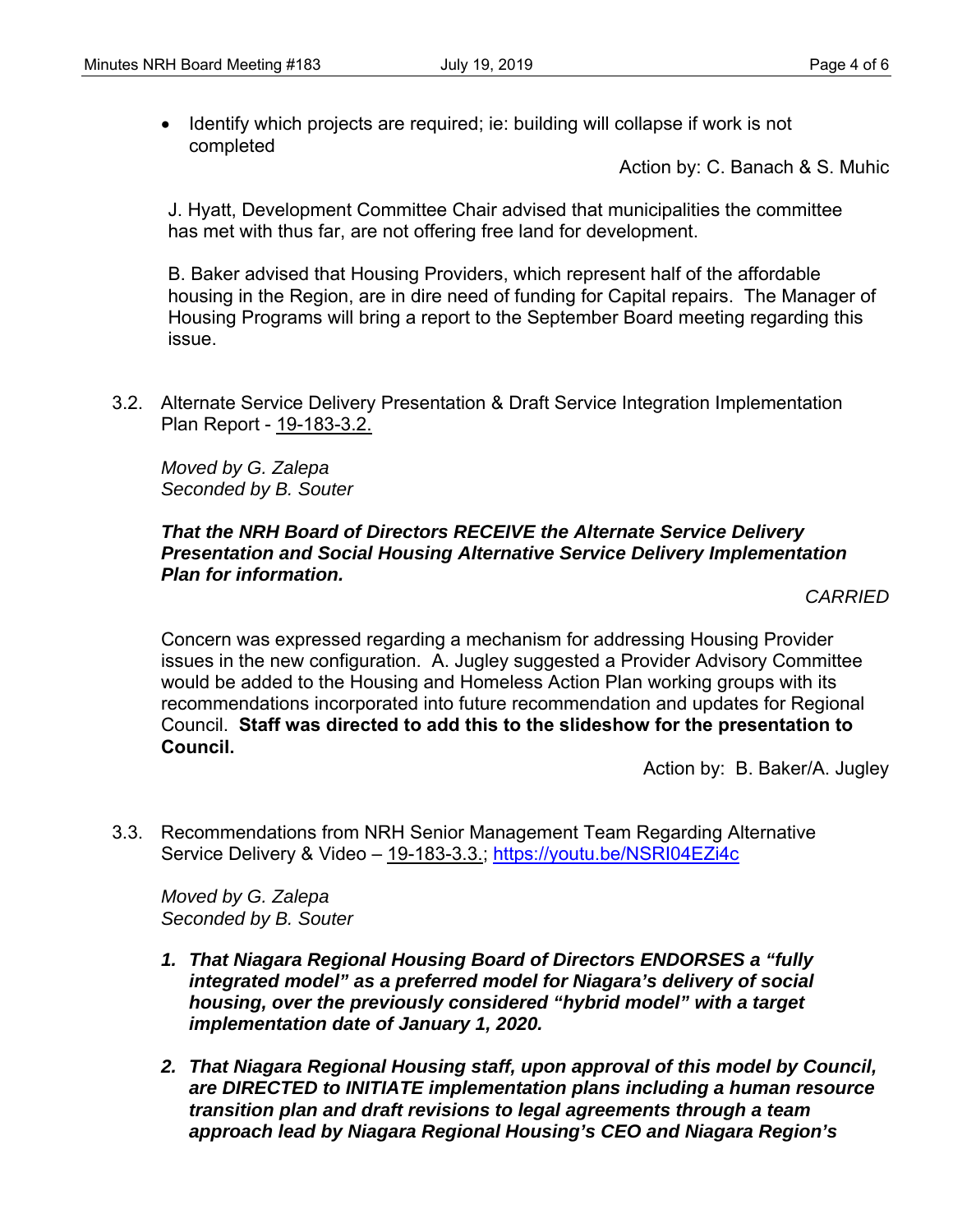*Commissioner of Community Services who will seek input from and provide direction to Niagara Region's human resources staff and Legal Counsel as well as such other staff as required for the preparation of the required plans, revisions and agreements.* 

*3. That the Human Resources transition plan and form of revised legal documentation be RETURNED to the Board of Directors and Council for final approval prior to implementation.* 

*CARRIED* 

Councillors on the Board agreed that this joint report on the ASD should not go to PHSS Committee, but directly to Council on August 15<sup>th</sup>, for information, giving Council time for consideration and formulation of any questions prior to making a final decision at their September meeting.

10:28 A.M. B. Souter, D. Ane, J. Bax left the meeting

3.4. Updated Strategic & Business Plan for Owned Units – 19-183-3.4.

*Moved by G. Zalepa Seconded by T. Insinna* 

### *That the 2019-2023 Owned Units Division Strategic Plan BE APPROVED; and, that the 2019 Owned Units Division Business Plan BE APPROVED*.

*CARRIED* 

4. Chief Executive Officers Report

Staff advised that a community event will take place next Friday afternoon at 45 Manchester commencing at 4:00 P.M. One of the events will see the Chair exercising his prowess on the basketball court.

5. Other Business

The Programs Division will be working on a Strategic Plan for Housing Providers in the near future.

10:36 A.M. F. Elbe, S. Muhic, W. Thompson, A. Jugley left the meeting